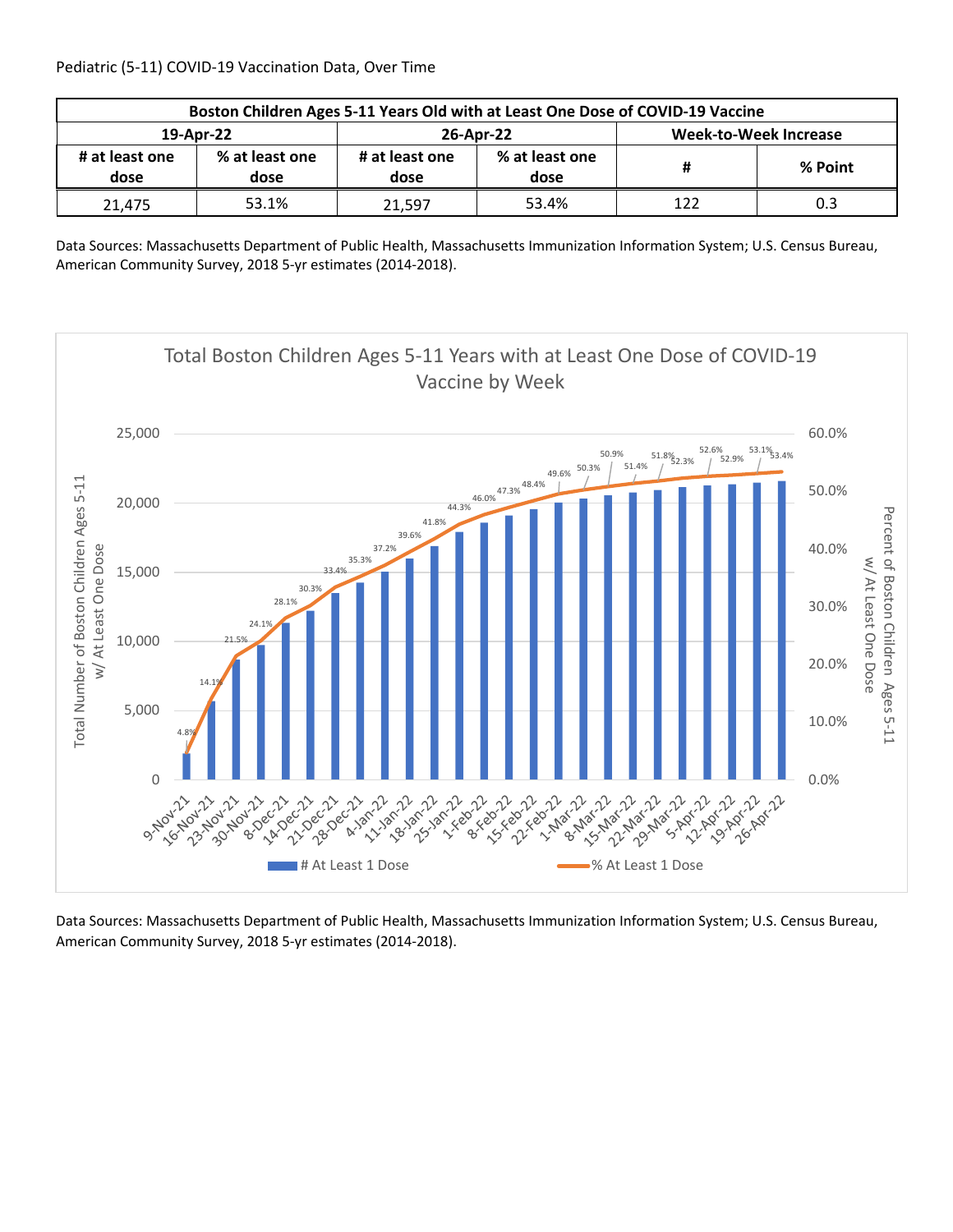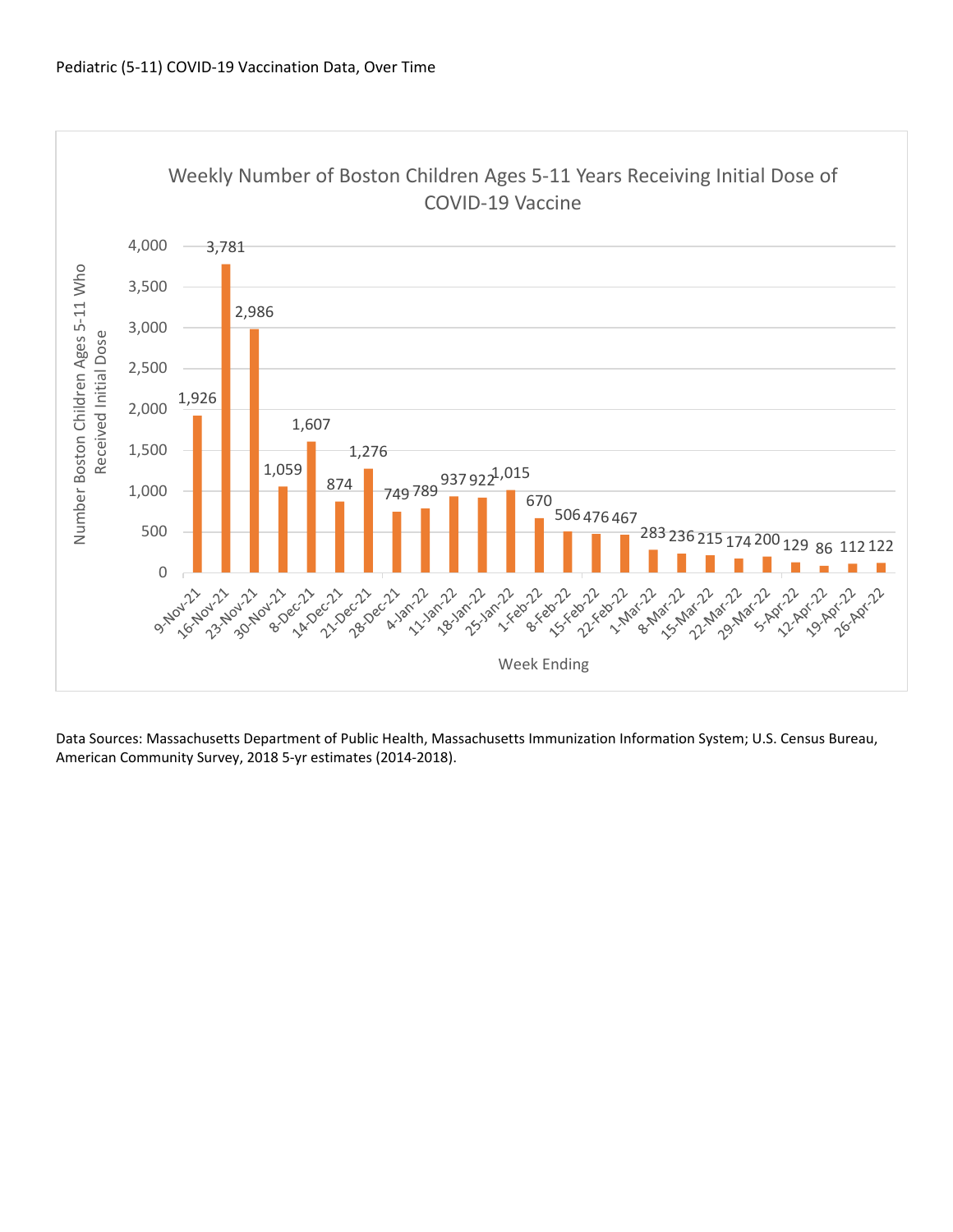| Boston Children Ages 5-11 Years Old who are Fully Vaccinated for the COVID-19 Vaccine |                                                       |        |                       |                              |         |  |  |
|---------------------------------------------------------------------------------------|-------------------------------------------------------|--------|-----------------------|------------------------------|---------|--|--|
| 19-Apr-22                                                                             |                                                       |        | 26-Apr-22             | <b>Week-to-Week Increase</b> |         |  |  |
| # Fully<br>Vaccinated                                                                 | % Fully<br># Fully<br>Vaccinated<br><b>Vaccinated</b> |        | % Fully<br>Vaccinated | Ħ                            | % Point |  |  |
| 17,861                                                                                | 44.2%                                                 | 17.979 | 44.5%                 | 118                          | 0.3     |  |  |

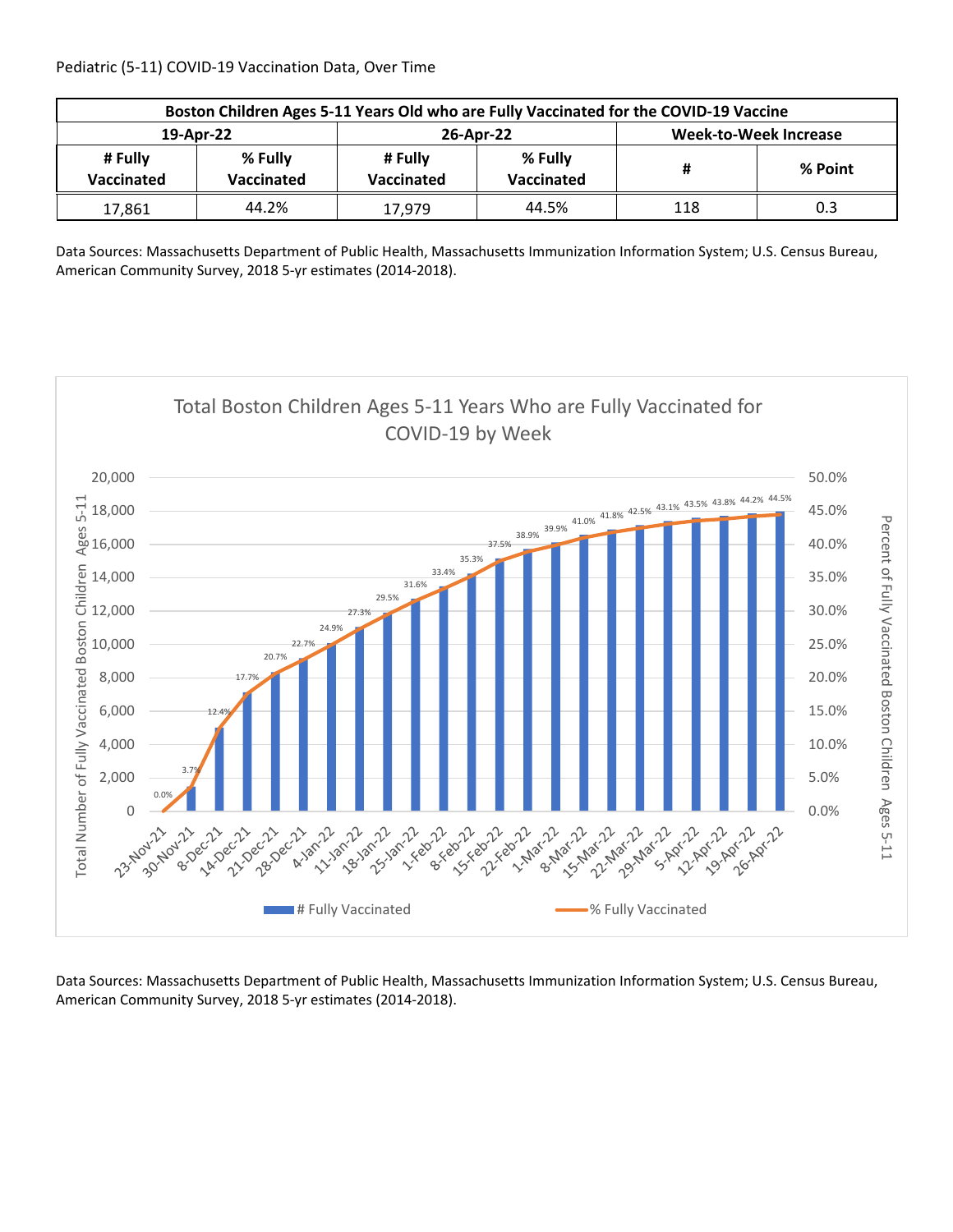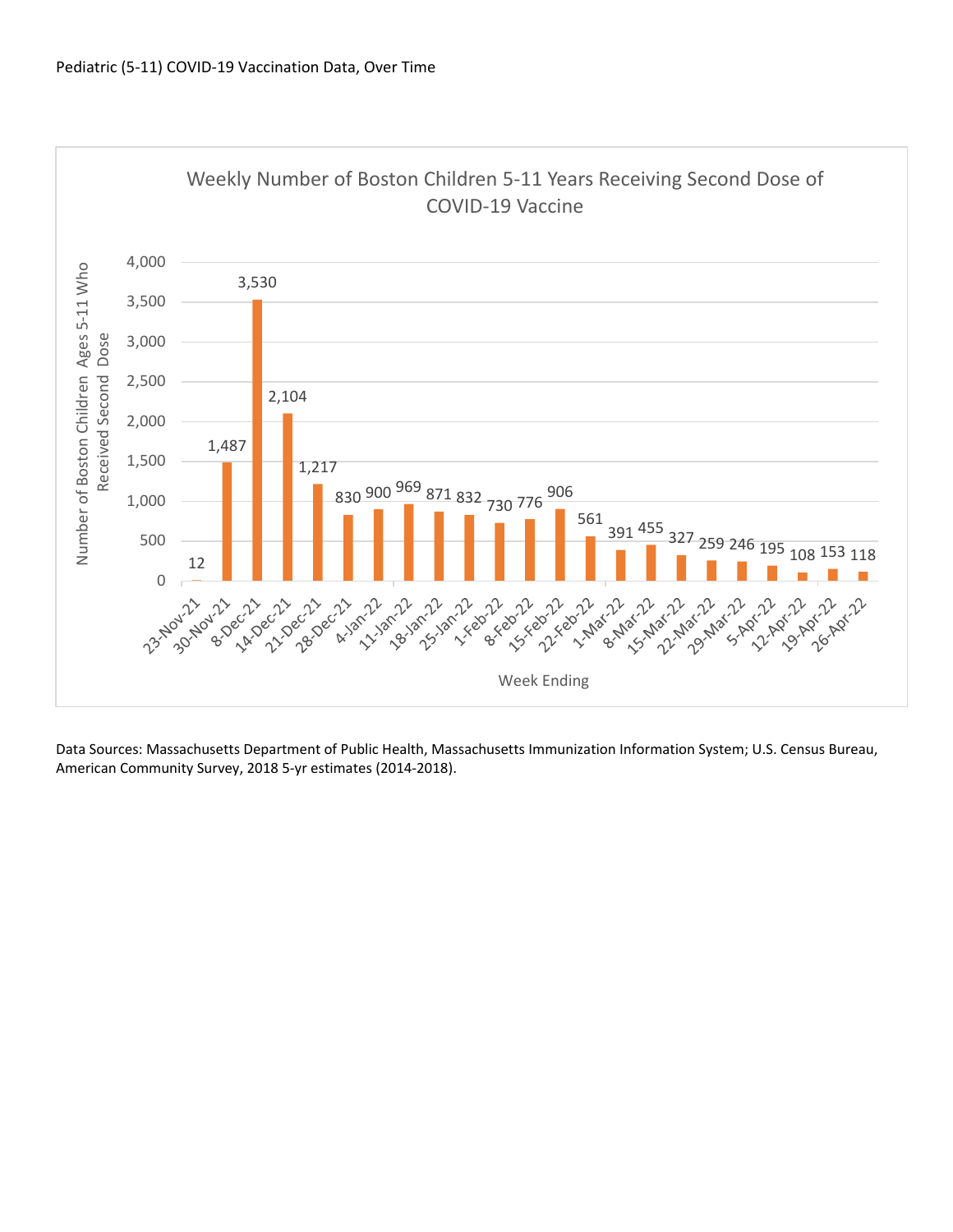

\* Total number of Boston children with at least one dose (5‐11 years old) is 21,597 as of 4/26/2022; population‐based percentages for children of other racial/ethnic groups (n=3,053) are not included in this chart due to unavailable comparable population data.

Asian/PI = Asian, Native Hawaiian, and Pacific Islander.

NOTE: Population estimates for the specified age group of children ages 5‐11 are not available by race/ethnicity. Therefore, the population size of children ages 5‐11 in each racial/ethnic group was approximated as follows: population estimate of children ages 5‐ 10 + 40% of the population estimate of children ages 10‐14.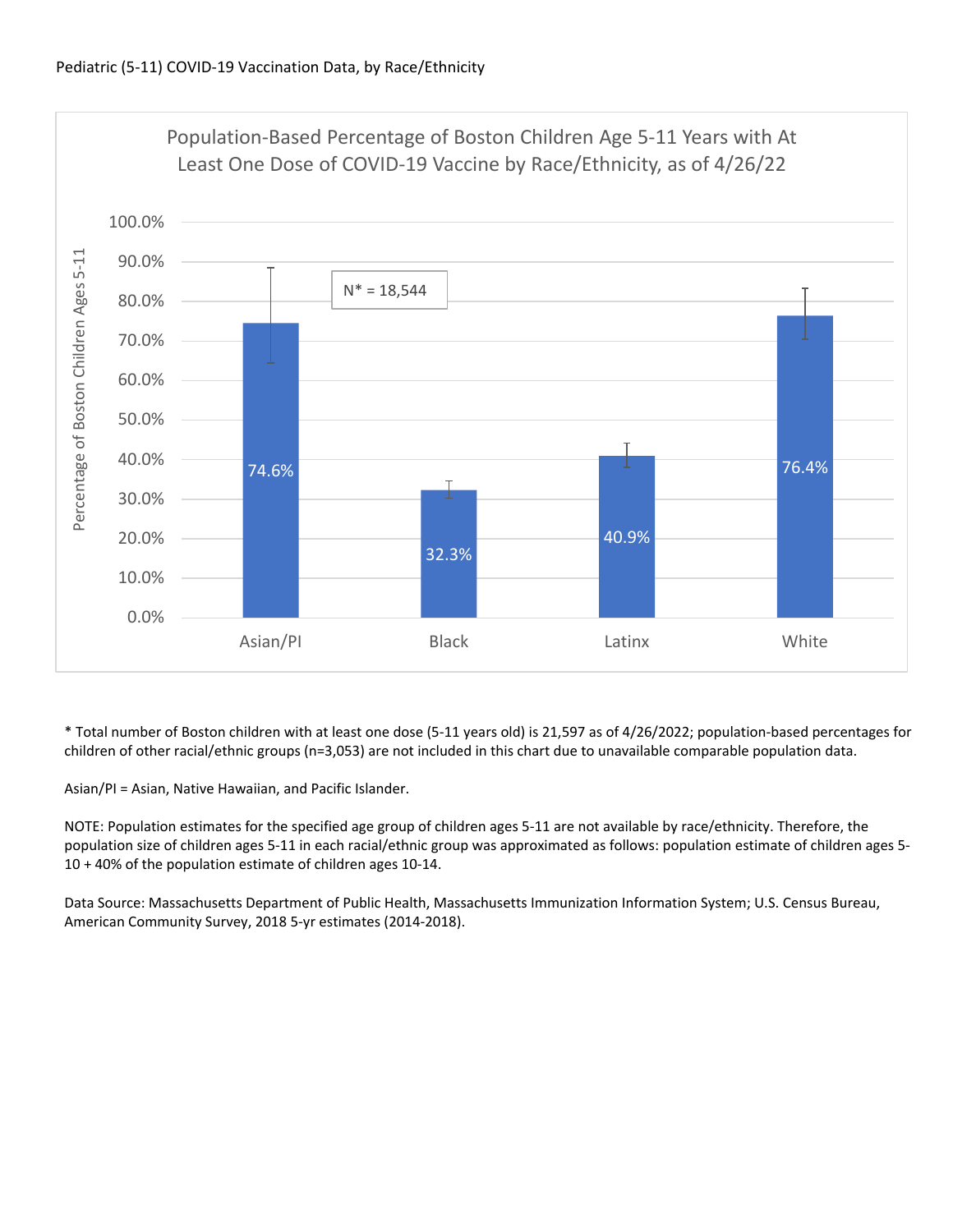

\* Total number of Boston children who are fully vaccinated (5‐11 years old) is 17,979 as of 4/26/2022; population‐based percentages for children of other racial/ethnic groups (n=2,389) are not included in this chart due to unavailable comparable population data.

Asian/PI = Asian, Native Hawaiian, and Pacific Islander.

NOTE: Population estimates for the specified age group of children ages 5‐11 are not available by race/ethnicity. Therefore, the population size of children ages 5‐11 in each racial/ethnic group was approximated as follows: population estimate of children ages 5‐ 10 + 40% of the population estimate of children ages 10‐14.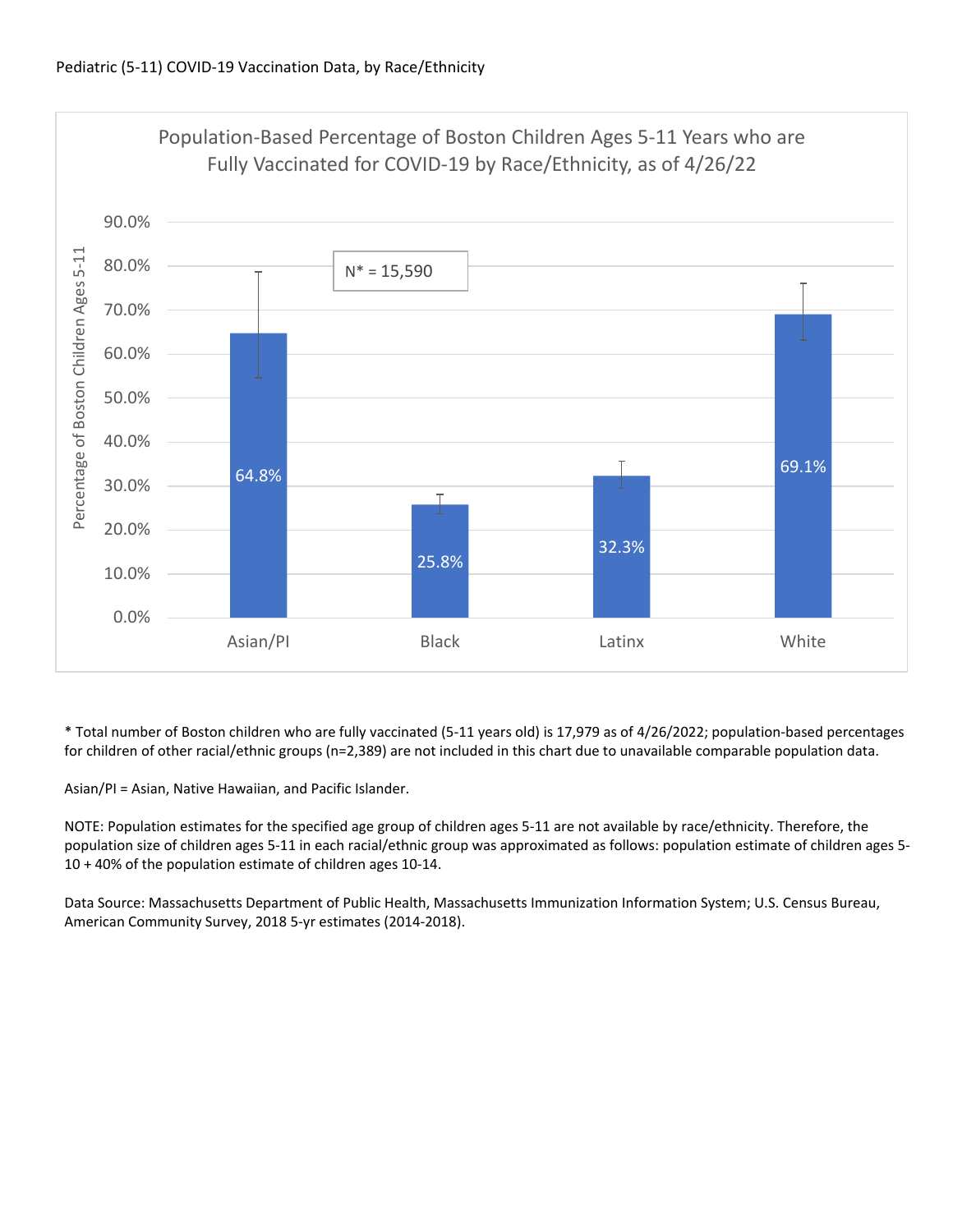| Boston Children Ages 5-11 Years with At Least One Dose of COVID-19 Vaccine by ZIP, as of 4/26/22 |            |            |                 |            |            |            |  |
|--------------------------------------------------------------------------------------------------|------------|------------|-----------------|------------|------------|------------|--|
|                                                                                                  | <b>ZIP</b> | Pop        | At Least 1 Dose |            |            |            |  |
| Neighborhood                                                                                     |            |            | Count           | % Estimate | 95% CI (L) | 95% CI (U) |  |
| BB/BH/DT/NE/WE                                                                                   | 02108      | $**$       | 115             | **         | $**$       | $**$       |  |
| BB/BH/DT/NE/WE                                                                                   | 02109      | $\ast\ast$ | 95              | $***$      | $***$      | $***$      |  |
| BB/BH/DT/NE/WE                                                                                   | 02110      | $***$      | 48              | $***$      | $***$      | $***$      |  |
| South End                                                                                        | 02111      | 424        | 363             | 85.6%      | 60.9%      | 100.0%     |  |
| BB/BH/DT/NE/WE                                                                                   | 02113      | 159        | 71              | 44.7%      | 31.6%      | 76.0%      |  |
| BB/BH/DT/NE/WE                                                                                   | 02114      | 341        | 281             | 82.4%      | 53.9%      | 100.0%     |  |
| Fenway                                                                                           | 02115      | 707        | 283             | 40.0%      | 29.4%      | 62.9%      |  |
| BB/BH/DT/NE/WE                                                                                   | 02116      | 502        | 561             | 99.9%      | 85.2%      | 100.0%     |  |
| South End                                                                                        | 02118      | 1,573      | 855             | 54.4%      | 43.7%      | 72.0%      |  |
| Roxbury                                                                                          | 02119      | 2,550      | 1,161           | 45.5%      | 38.7%      | 55.2%      |  |
| Roxbury                                                                                          | 02120      | 762        | 302             | 39.6%      | 30.7%      | 55.9%      |  |
| Dorchester 21-25                                                                                 | 02121      | 3,563      | 1,179           | 33.1%      | 29.0%      | 38.4%      |  |
| Dorchester 22-24                                                                                 | 02122      | 1792       | 929             | 51.8%      | 42.4%      | 66.7%      |  |
| Dorchester 22-24                                                                                 | 02124      | 4778       | 1,992           | 41.7%      | 36.6%      | 48.4%      |  |
| Dorchester 21-25                                                                                 | 02125      | 2192       | 1,086           | 49.5%      | 42.2%      | 60.0%      |  |
| Mattapan                                                                                         | 02126      | 2591       | 895             | 34.5%      | 29.2%      | 42.3%      |  |
| South Boston                                                                                     | 02127      | 1543       | 810             | 52.5%      | 44.7%      | 63.5%      |  |
| East Boston                                                                                      | 02128      | 3815       | 2,084           | 54.6%      | 48.6%      | 62.3%      |  |
| Charlestown                                                                                      | 02129      | 1265       | 991             | 78.3%      | 64.2%      | 100.0%     |  |
| Jamaica Plain                                                                                    | 02130      | 1848       | 1,572           | 85.1%      | 72.7%      | 100.0%     |  |
| Roslindale                                                                                       | 02131      | 2742       | 1,589           | 58.0%      | 50.2%      | 68.5%      |  |
| <b>West Roxbury</b>                                                                              | 02132      | 1519       | 1,286           | 84.7%      | 70.2%      | 100.0%     |  |
| Allston/Brighton                                                                                 | 02134      | 541        | 338             | 62.5%      | 44.1%      | 100.0%     |  |
| Allston/Brighton                                                                                 | 02135      | 1367       | 978             | 71.5%      | 58.4%      | 92.4%      |  |
| <b>Hyde Park</b>                                                                                 | 02136      | 3153       | 1,508           | 47.8%      | 40.9%      | 57.5%      |  |
| Allston/Brighton                                                                                 | 02163      | $***$      | $\ast$          | $**$       | $* *$      | $**$       |  |
| BB/BH/DT/NE/WE                                                                                   | 02199      | $***$      | $\ast$          | $**$       | $***$      | $**$       |  |
| South Boston                                                                                     | 02210      | $\ast\ast$ | 77              | $***$      | $***$      | $***$      |  |
| Fenway                                                                                           | 02215      | $\ast\ast$ | 108             | $***$      | $***$      | $***$      |  |

BB/BH/DT/NE/WE = Back Bay/Beacon Hill/Downtown/North End/West End.

\* Value has been suppressed because the dose records number in the specified ZIP code area is less than 30.

\*\* Suppressed due to unstable population denominator estimates.